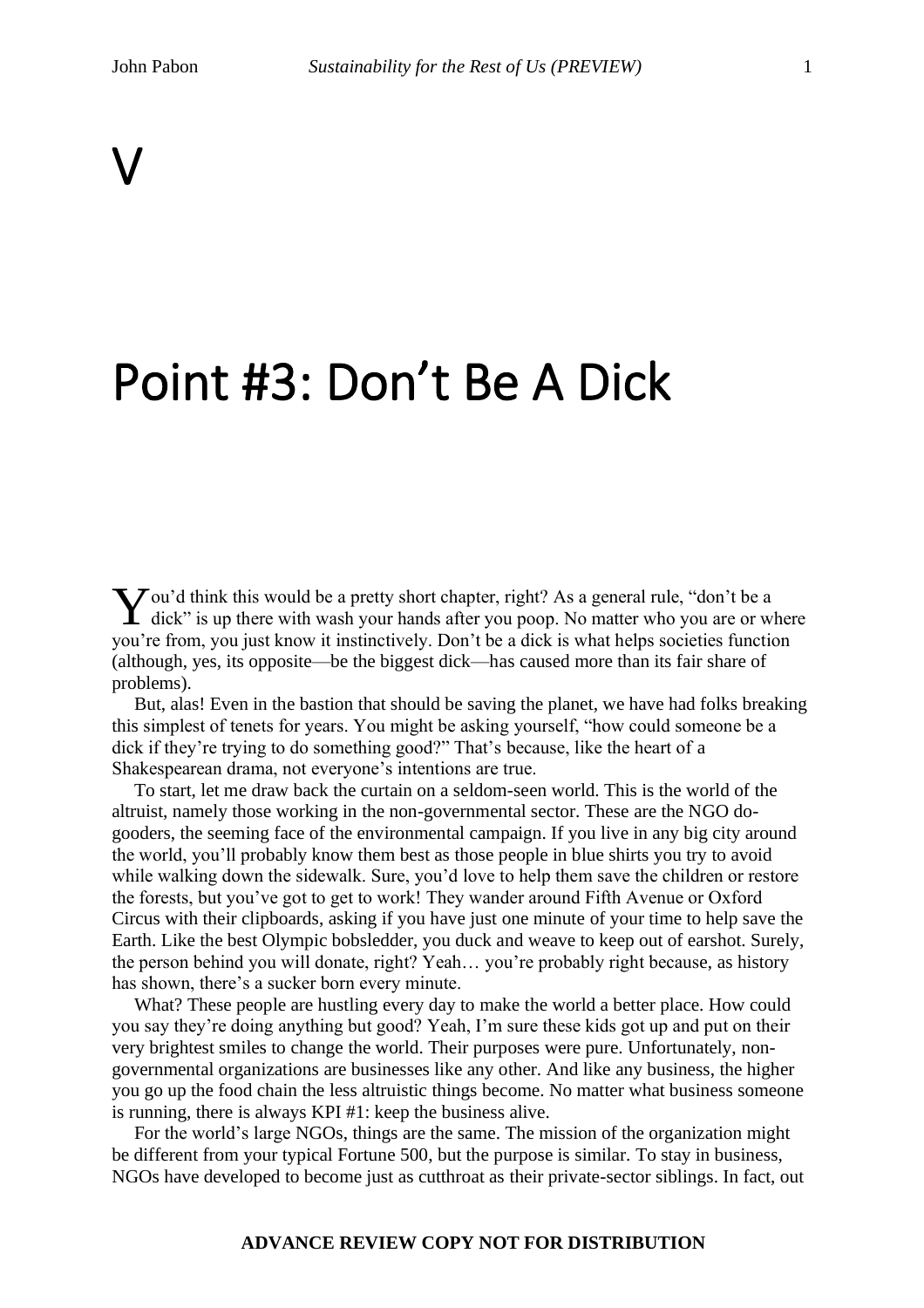of all the people, businesses, and organizations doing their part to make the world a better place, NGOs are probably the worst of the bunch. Those of us in the sustainability space have known for years just how much they are wolves dressed in sheep's' clothing.

To show you how, let's go back to that example of the campaigners on the streets. When I first moved to New York City in the winter of 2004 for grad school, I had all intentions of changing the world and making my mark on the City. Like just about every young person who moves there, though, I was wholly and entirely unprepared. I had my acceptance letter to the City University of New York (CUNY) Grad Center and an e-mail from someone on Craigslist saying they had a room ready for me in Queens. School started in about a week, so in the meantime, I roamed the City looking for a part-time job. Coming from sunny Southern California, it was quite a shock to the system wandering up and down the streets, in and out of high rises, in the middle of one of New York's coldest winters. I wasn't fashionable enough to work retail, but too arrogant to wait tables. Trawling through Craigslist (hey, it was 2004!) on a particularly bone-chilling afternoon, I came across an ad that immediately struck me as pure job-search gold. It went something like this:

Want to make the world a better place? Do you care deeply about the environment? Work with New York's largest environmental group!

#### CLIMATE EMERGENCY! ACTIVISTS NEEDED!

Climate change is the most urgent issue of our time. With climate deniers firmly in control of national policies, it will be up to the states to hold corporate polluters accountable. New York must lead the way.

XXX (although I'd love to name and shame, the last thing I want is a lawsuit on my hands. Therefore, dear reader, you'll have to look up the names of these organizations yourself) is looking for motivated students seeking full-time, part-time, and permanent positions.

Our training program is the best around. You'll learn from experts who have dozens of years of experience. We'll give you all the skills you need to succeed!

We provide medical, dental, vision, paid vacation, sick days, holidays, and leave. Advancement and travel opportunities are available, too.

Build your resume, make friends, earn up to \$700 per week, and help build a movement to stop climate change and win a renewable energy future.

Wow! This was exactly the type of job I was looking for. I could really put my skills and passions to good use. Plus… look at all the benefits. Screw working at Nordstrom, I was going to start making a real difference for the future (and my wallet).

I should have started suspecting something when a recruiter called me within 20 minutes of submitting my CV. The recruiter seemed almost too happy to have me come on board. I thought to myself this was just enthusiasm. It turned out to be something more sinister. Before she hung up, I was reminded to bring a coat and report to work the next day.

The following afternoon, I ended up in some small suite at the Hotel Pennsylvania across from Madison Square Garden. There, I met up with a ragtag group of mostly younger college students. Our dear leader, the person in charge, couldn't have been more than 22 years old. As I came to quickly learn, seniority mattered. This guy just seemed to have outlasted all the others before him.

A quick tour of the 300 square foot office and a couple of signatures later, we were ready to begin our shift. Without a lick of training, the next thing I knew I was on the New Jersey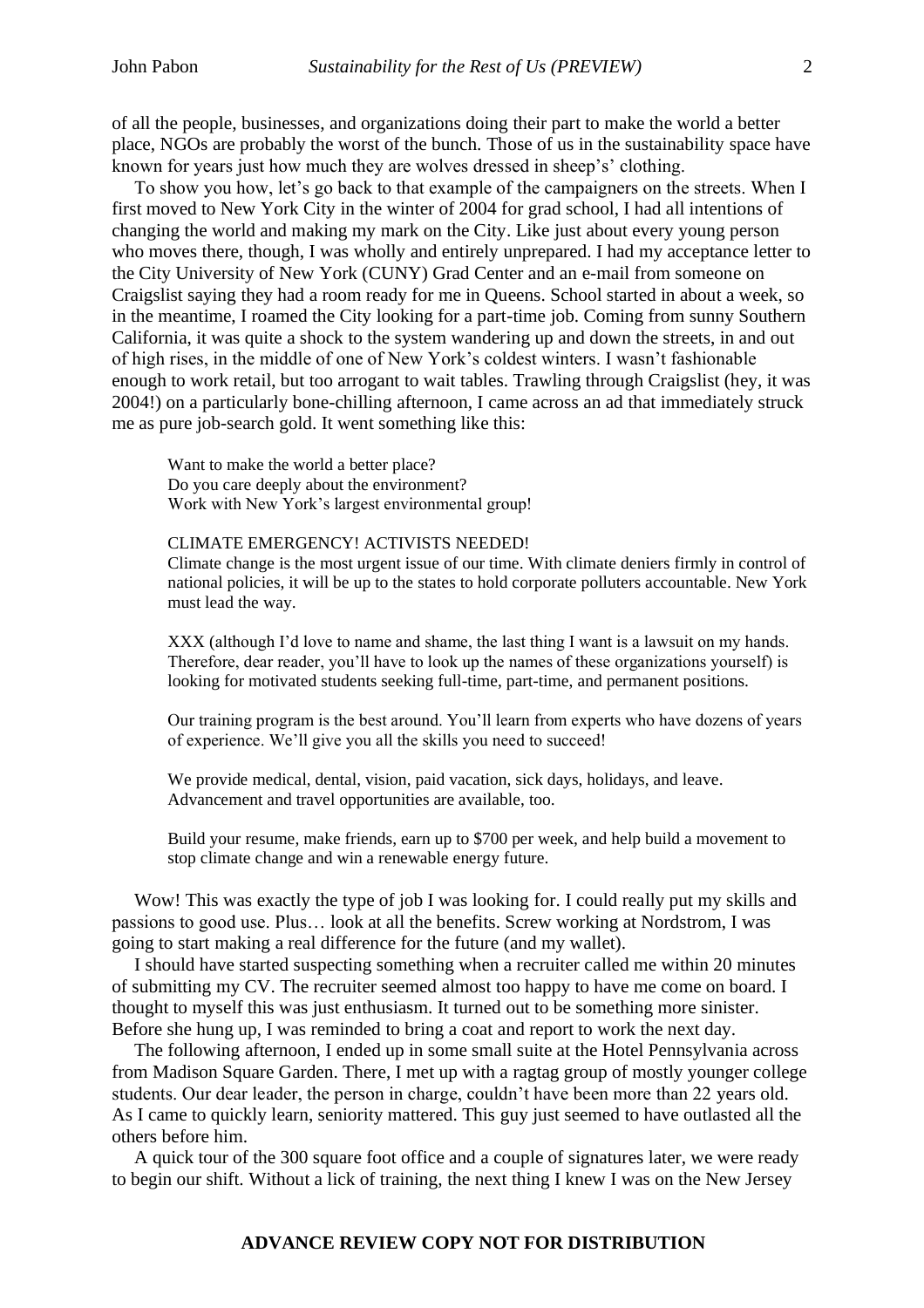Transit train headed for the upmarket communities of Orange and Montclair. You might recognize these picturesque towns as they featured prominently in the Emmy-award winning documentary series, *The Real Housewives of New Jersey*. That's right. We were headed straight for the belly of the money-laden beast.

Three days into my New York experience, though, I didn't know any of this. I was just excited to be seeing something different, with new friends, earning what I thought would be a steady paycheck.

The 45-minute train side served as the scene of my induction. Hardly the best training program around, I thought to myself. But this was New York City, center of the proverbial universe. These people must know what they're doing. This must just be how things are done in the big city.

On that short trip, I was given a script from which to read and a clipboard for signatures. My buddy told me how a typical shift worked and reassured me most learning would be done on the job. They regaled me with tales of their first day and how it all seemed a bit weird to them too. Nothing to worry about! This was going to be an amazing, impactful way to put my mark on the world. We were really at the forefront of change and rah, rah, rah.

Awwrange!!! (There was still a novelty to the brash New Jersey accent). Stepping off the train onto the platform, wind and sleet immediately slapped me in the face. It was a rude awakening, but I assumed we'd be back in an office campaigning soon enough. I was so wrong. We exited the station and walked about a half-mile to a row of exquisite stone mansions. The streets were covered in snow. Trees were bare. Wind was whistling. To my surprise, this was our office for the day. It was here my buddy (now a term not so endearing) told me about the organization's commission structure. I'd earn a portion of every check I collected that afternoon. That's right. We weren't collecting signatures from concerned citizens. No, we had to convince them to hand over their (I assume) legitimate, hard-earned money for a cause they couldn't be more removed from.

To make things just that much more stressful, I had a target. After a full 45 minutes of training and an October surprise, I was now going to be penalized if I couldn't do a good job.

And yet, I had convinced myself this was all part of doing my bit for the planet. If Buddhist monks could set themselves on fire for what they believed in, what was a little frostbite?

Almost every door I knocked on did open and, to their credit, most people welcomed me in. Can you imagine? Bringing a total stranger in off the streets in this day and age? Maybe I was lucky enough to find a street full of Jersey's best Christians. For this, I was thankful.

Shaking and nervous, I tried my best to ad-lib off the script I had been given. My passion for the environment certainly showed through. As with anything, the more passionate you are about something the more people tend to believe in you and your cause. Low and behold, people actually listened, signed my petition, and opened their wallets. Again, I was a total stranger. Checks for hundreds of dollars, bills in twenties and fifties, and plenty of hot chocolate started to flow my way. This organization seemed to know *The Secret* before it was a thing.

Meeting back up with my buddy later on that afternoon, he asked how everything had gone. I was so excited to report back my success and he seemed to echo this in his performance for the day. Frozen and tired, we made our way back to the train station for the journey home. I remember being over the moon with everything, unable to nod off. Crossing Eighth Avenue back to the Hotel Pennsylvania suite, we must have been the last group to return for the evening. With a perturbed look on his face, since we were clearly cutting into his evening routine, our dear leader greedily took the envelopes of checks and cash from us. He shoo-ed us away, letting us know we did a great job for the world. One of the most memorable things about him was his strange habit of encouraging us to go out and celebrate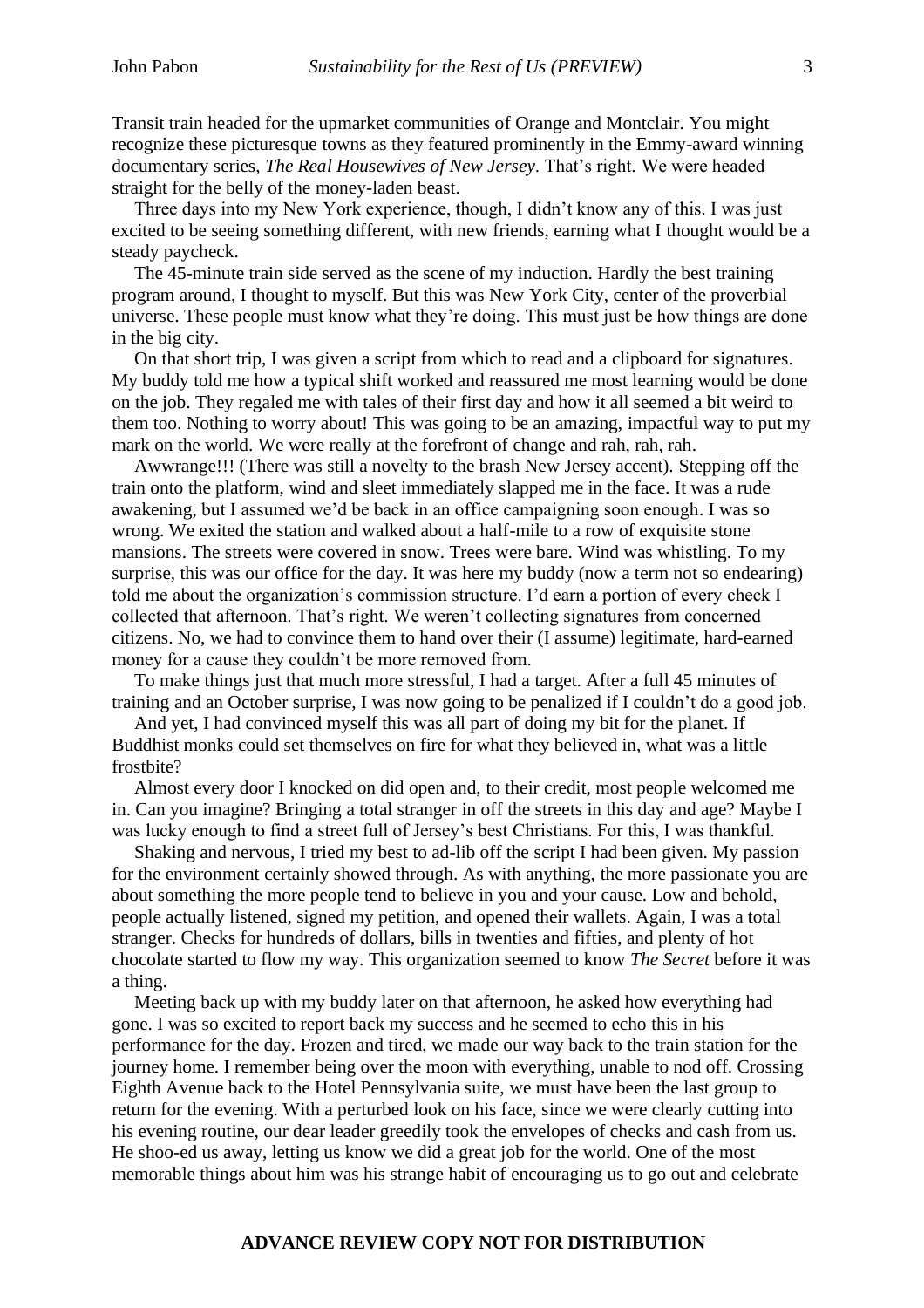with a warm shawarma. This was the first time I heard him utter that ridiculous statement, but it wouldn't be the last.

Over the next several months, I continued to give my time and effort to the cause. Whether it was going door-to-door in upmarket areas of Jersey or Long Island or canvassing the streets of Soho and the Upper East Side, I felt like a warrior for the Earth. What I didn't feel was a sense of remuneration for my service in her majesty's army. While my first day on the job certainly was a windfall, most days weren't so great. Sometimes, we'd struggle to get a single donation. It was then I truly understood the meaning of the term "up to" when talking about salary. I could certainly earn "up to" \$1,000 a week. I could also certainly earn "less than" anywhere close to that much. If memory serves, I was bringing in just a couple hundred dollars per week consistently. According to *Independent Sector*, though, the estimated value of a volunteer is US\$25.43 an hour.<sup>1</sup> That means I should have been making close to \$1,000 a week as the advertisement promised. Maybe that's how they were fudging their numbers.

On days where we would miss our target, the dear leader would go into a tirade about how the Earth needed us more than ever and we had let her down. He didn't seem to fancy shawarma on these days. I came to discover his outward care for the Earth had a more intrinsic motivation. His salary was directly correlated to how much each of us brought in. Ponder that for a second. For every check a concerned citizen wrote, thinking the money was going to save the trees or the polar bears, most of it was spent on overheads like salaries, train reimbursements, and middle eastern cuisine. That's right. Your money was going to fund the organization itself, not to save the world as you thought.

And this is how most, if not all, NGOs work. They are money-hungry animals, ever on the search for their next feed. NGOs can only be successful if they have the funding to "make a difference." It has probably been this way from the beginning of time. That prehistoric canvasser with a stone tablet, the ancient Egyptian trying to get signatures on their papyrus scroll, or the Mandarin eliciting cowrie donations for a new protective wall would have experienced the same issues with funding. There is so much to do, but not enough money to go around.

Take Africa, as an example. A heartland of donated time and money, Sub-Saharan Africa receives approximately US\$56 billion in official development assistance each year, down from a 2014 peak of US\$135 billion annually in loans, foreign investment, and development aid.<sup>2</sup> How far has that money gone to help the region "lift itself out of poverty" as I'm sure many slick campaign brochures advertise? While the money might make it to bank accounts of aid organizations, it probably doesn't go much further.

That makes even the best of us greedy and tribal. There are more non-profit groups today than you can shake a stick at. According to the US State Department, there are approximately 1.5 million registered NGOs in the United States alone. Non-Profit Action places this number at 10 million worldwide.<sup>3</sup> These don't even count governmental, intergovernmental, and private-sector agencies trying to do their part as well. Since we're on a roll, why don't we look at a few other interesting stats about NGOs?

- In India, there is one NGO for every 400 people.
- Individuals donate over US\$1.5 billion to charities every year.
- Three out of four employees in the NGO sector are female, but the majority of leadership positions are held by men.
- The average Canadian donates close to US\$500 per year to charities.
- 80 percent of citizens worldwide believe NGOs are an easy way to get involved.<sup>4</sup>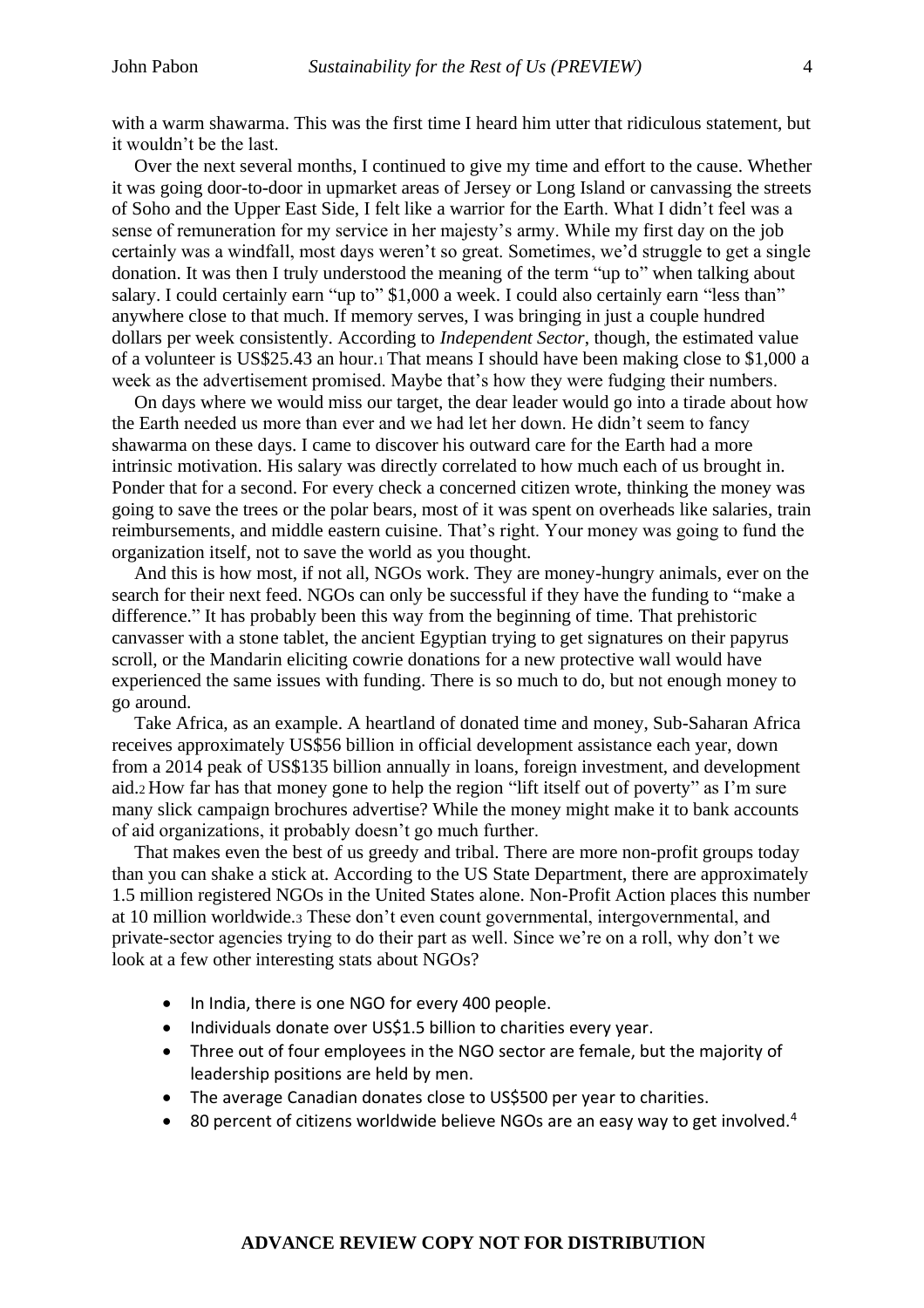Yet, for some reason budgets seem to constantly run thin. That means every time some donor opens up their coffers, all hell breaks loose. Clamoring and clawing for this new round of funding, NGOs become as cutthroat as a hooker working the piers. In this struggle for survival, there's no room for feelings.

They've become dicks to each other. These groups find any little fault to undercut reputations of competitors when they should be supporting the great work each says they do. I mean, these folks are all supposed to be on the same team, right? Why, then, do they need to operate in little fiefdoms? What benefit is there in dividing up pieces of a puzzle by starting another organization that's just going to have to fight for funding? What's worse, there are real impacts on non-financial areas like, you know, actual people. Stephen Browne, founder of the Future United National Development System, often recalls an anecdote of what happens when there are too many cooks and not enough chefs. The story comes from Kenya, where "...18 different types of water pump had been provided by 18 different donors. Each required a different instruction manual and set of spare parts."<sup>5</sup> Way to go NGOs! That's real change in the making.

In a perfect world, people with shared interests would come together to form a singular organization. This would not only help alleviate some of the funding issues we see in the space, but also create a stronger force for change. Instead of hundreds of five-person NGOs vying for limited airtime, you'd have smaller numbers of groups with exponentially larger numbers of people starting conversations with the powers that be. There is power in numbers. Unfortunately, this fact is something the NGO world still seems to not understand.

And that's why they put such a preference on bringing in the young and altruistic. In Kenya, for example, 80 percent of NGO workers are under the age of 24.<sup>6</sup> These segments not only have the energy, drive, and resilience required in non-profit jobs, but also the naiveté to work long hours for little (or no) pay. It's a win-win situation, at least for the organization. You have people who can be the loudest, but who might feel inauthentic asking to be compensated fairly for their voices. There will always be a new group of students ready to do their part when the current group ages out, gets tired, or starts to catch on to the game.

That's exactly what happens, too. For me, it took about three months before I finally gave in. Maybe I would have lasted a bit longer if I had joined in the warmer months of spring. As it was, there weren't enough layers of clothing to stand outside in the cold for hours on end without starting to resent your choices in life. This was New York City and I was spending it bundled up like that kid in *A Christmas Story*, trying to convince jaded people to part with their cash. It was thankless but enlightening.

#### **Life in the Ivory Tower**

In the Netflix show, *Altered Carbon* (2018), *a* very Asian-looking, dystopian future is split (unsurprisingly) between the haves and the have nots. Nearly 400 years from now, humanity has finally been able to conquer death using technology. We have developed cortical stacks; small devices placed in the vertebrae to collect and store our consciousness. When the outmoded physical body—the sleeve—dies, one can have their stack removed and placed inside a new sleeve. Billed as the ultimate solution over death, mankind quickly found a way to commodify. It's amazing that even in such an advanced future, we still refuse to embrace equality. However, I digress.

On one side of the spectrum, you have the everyday plebs going about their business pretty much the same way we do today. They have the same problems, concerns, and dramas as us, except they're getting around in flying cars and have a lot more digital advertising to contend with. Sure, the thought of everlasting life is appealing. The execution, however,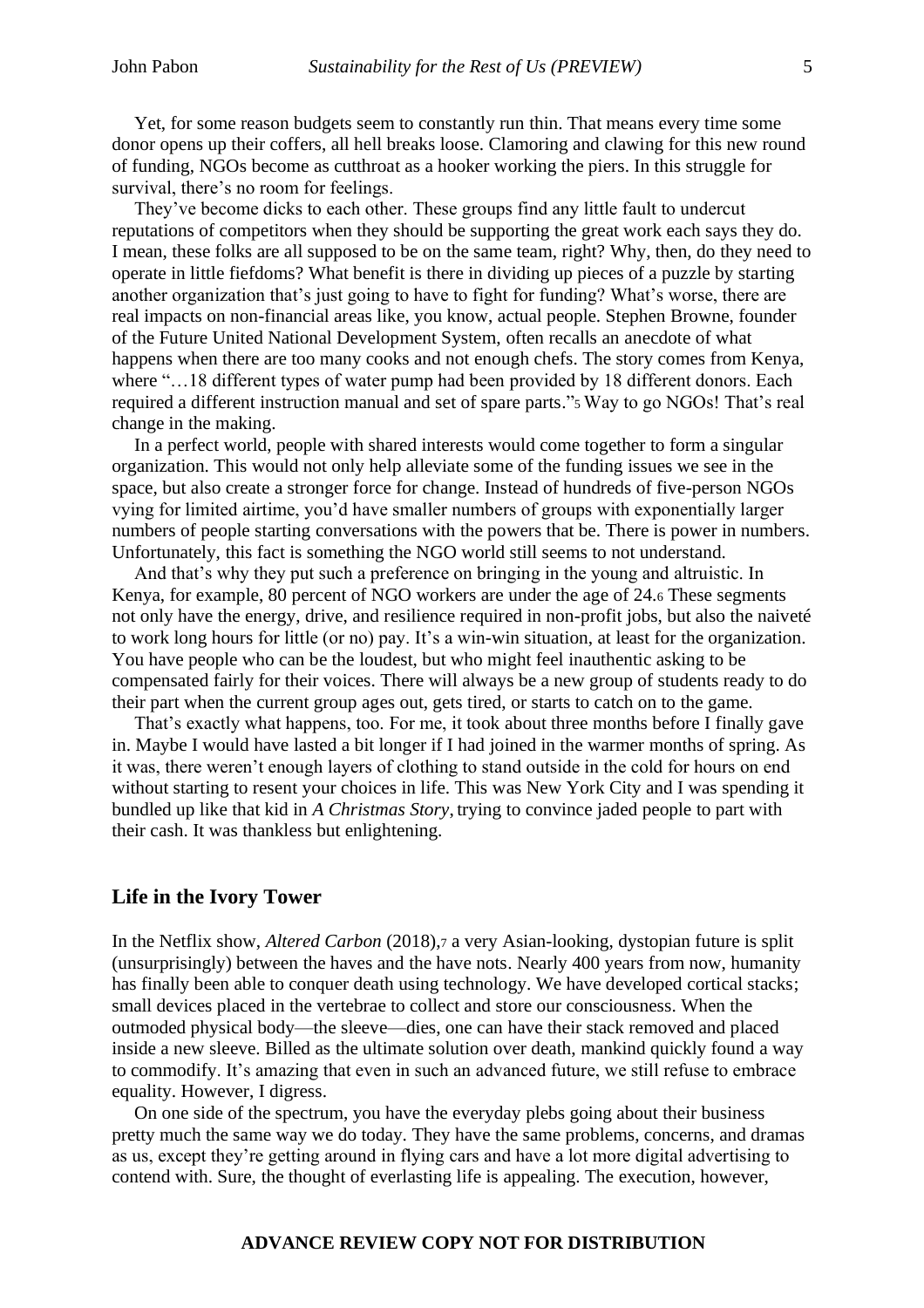leaves a lot to be desired. Although sleeves are available for most of the rank and file given bodies still die in the future, there's no guarantee you're going to want the body you're given. Options are pretty much left up to chance. A petite grandmother in this life? You may very well end up in a 300-pound man's body in the next. Olympian today. Bedridden tomorrow.

Quite literally sitting over this side of humanity are the Meths. No, this isn't a reference to the copious amounts of drugs they'd invariably do given that they don't have to worry about money or physical decay. It's a nod to the Biblical Methuselah from the Book of Genesis. Contrary to all manner of scientific evidence or common sense, people believe the old Methuselah lived to be 969 years old.<sup>8</sup> That would make him (at least up until the future invention of stacks) the oldest human to have ever lived. The Meths in *Altered Carbon* are the upper class, able to afford the best sleeves on the market. They can also have their memories and consciousness uploaded to the cloud, or whatever they're calling it in this futuristic depiction. This final point is important. Although mankind has been able to overcome physical death, the destruction of one's stack cannot be reversed. One is only considered totally deceased once their stack is gone. They even call it "real death."

As with vampires, Meths are able to accumulate quite a bit of wealth given their retirement age is, well, non-existent. And, like the rich and famous today, the first thing most Meths decide to do with all that money is get the hell out of dodge. Except for Meths, it's not a home in the suburbs, a condo near the sea, or a villa in the mountains they're after. In this futuristic world, Meths head to the sky. They build homes which float miles above the fray of normal life. Sun pours through floor-to-ceiling windows, perfectly manicured lawns allow for plenty of space to play, and you're always just a stone's throw from the best schools Bay City has to offer. Clad in blinding white and gold, Meths have managed to build for themselves ivory towers.

Why talk about a futuristic world which, in all likelihood as things stand today, we're not on a trajectory to even reach? Because it relates quite well to the next group of dicks I want to talk about: academics. Like the Meths, modern-day academics sit in their figurative ivory towers. From this vantage point, they can pass down judgment on others while remaining at an arm's length from the problems they purport to solve. This has the added benefit of ensuring they don't get the oversized sleeves of their academic robes dirty.

To be clear, I'm not talking about all academics. There are plenty of academics all over the world who have done amazing things at furthering the cause of a sustainable future. I'm talking more about the quintessential form of academic thinking. That means we shouldn't just be looking for culprits hidden amongst co-eds in the quad. We can find these people in all manner of places, from the halls of power to the board room and everywhere in between. They certainly like to talk a lot, and this is likely the only exercise they get. That's because with all the jaw flapping there's very little time left to get out and take action.

These people, somewhere along the line, have lost their heart.

Of course, many of us begin to take a different approach as we get older. We might replace a Greenpeace-type attack on whaling ships with talking our way to a brighter future. Whether it's a gray-bearded intellectual or a smartly dressed diplomat, people seem to think these are the folks making a difference.

They're not.

How can you make a difference if you really don't know what's going on?

How can you make a difference if you're not really making anything at all?

Academics and their ilk sit around air-conditioned conference rooms talking about the state of the world. Many take private jets to get to such destitute places as Aspen or Davos. Like the Meths, they sup on sumptuous meals and drink only the finest wines. Sitting on panels and giving keynote presentations to audiences more concerned with business deals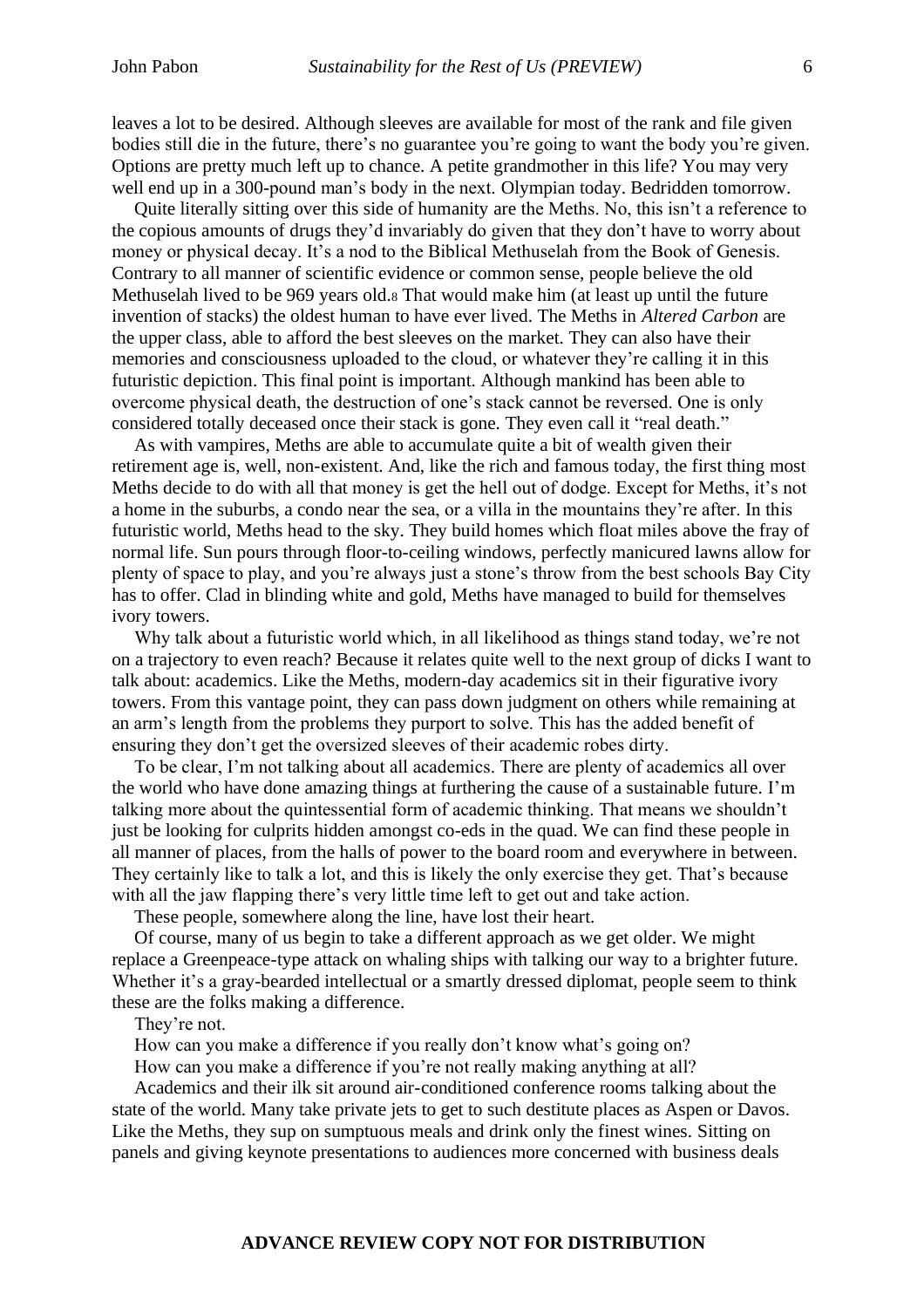than mass extinction, these imposters may have the money to solve our issues but lack the guts to do anything about it. How do I know this? Well… I used to be one.

My professional career started at the United Nations. It had been my dream to work at this rarified organization, something I had wanted all through high school, university, and grad school. Luckily, I was able to be at the proverbial right place at the right time and landed a job at the Secretariat. Over time I was promoted, eventually landing in the non-descript Department of General Assembly and Conference Management. My role was to work with other UN staff, ambassadors, and delegates to set agendas, work on resolutions, and represent the interests of the UN. My favorite job, though, was passing notes between delegations. It was like high school, except there was no teacher to call you out.

Late one summer, my boss called me into his office to chat. He was sending me to Istanbul to work with the United Nations Convention to Combat Desertification, part of the United Nations Convention on Climate Change (you know, the same meetings which passed the Kyoto Protocol and Paris Agreement). It would be my first overseas posting and I couldn't be more excited. I had grown tired of my day-to-day work with the delegates in New York. Their continuous squabbling over the same issues, year in and year out without resolution, was starting to wear me down. Istanbul seemed like the perfect place to shake this up.

I imagined a room full of scientists, politicians, and civil society actors working in tandem towards a common goal. Hurricane Katrina, Al Gore's *Inconvenient Truth*, and air pollution concerns from the Beijing Olympics were still fresh in the minds of people everywhere. Surely, coming together to do our part to change things would be easy.

Day one of the week-long conference was packed to the brim with all the people I had imagined. Heads of state, cabinet officials, and other high-level policymakers were everywhere. There was even a good mix of scientists floating around. Activists from concerned NGOs mixed with ambassadors. The conversations were lively. Speeches inspired.

Then came day two. The roar of the previous day began to die down as the reality of the work ahead set in. How would we get 192 countries to agree on a common goal around desertification? Never mind that. How could you get 192 countries to agree on the color of the sky? Irrefutable scientific evidence, given by scientists present at the conference, was refuted. Pleas for aid from impassioned civilians, some with their societies on the brink of extinction, largely ignored. I swore there were even people asleep when case studies of success were shown on the big screen.

The issue, as with all academic exercises regardless of the form they take, was one of proximity. Those people sitting in front of me fell into one of two camps—either they were being impacted by desertification, or they weren't. For those in the latter camp, there was no real impetus for them to do anything. Those experiencing desertification in their countries had the imperative. In a cruel twist of cosmic irony, they also lacked the funding to do anything. Getting the two sides to meet in the middle—where one would have to recognize an intangible threat while the other would have to compromise on a life-or-death issue wouldn't be easy. Luckily, these were the days where politics were still somewhat civil. By the end of the week, everyone had played nice and passed our resolution. What became of it, and the impact the resolution had, is anyone's guess.

For academics, their world has to be on fire before they'll move faster than a glacier (the jury's still out on whether this is a result of complacency or over thinking). Modern events are not much different from Istanbul. I attend a lot (a lot!) of conferences on sustainability. Most are in some five-star hotel conference facility, freezing but with bright lights. Rows of tables stretched out as far as the eye can see, the fortunate will snag a seat close to the front (but never, ever, the front row as these are reserved for speakers). Sitting on top of the white tablecloth is your standard-issue embossed hotel stationery, plastic bottle of water, and a box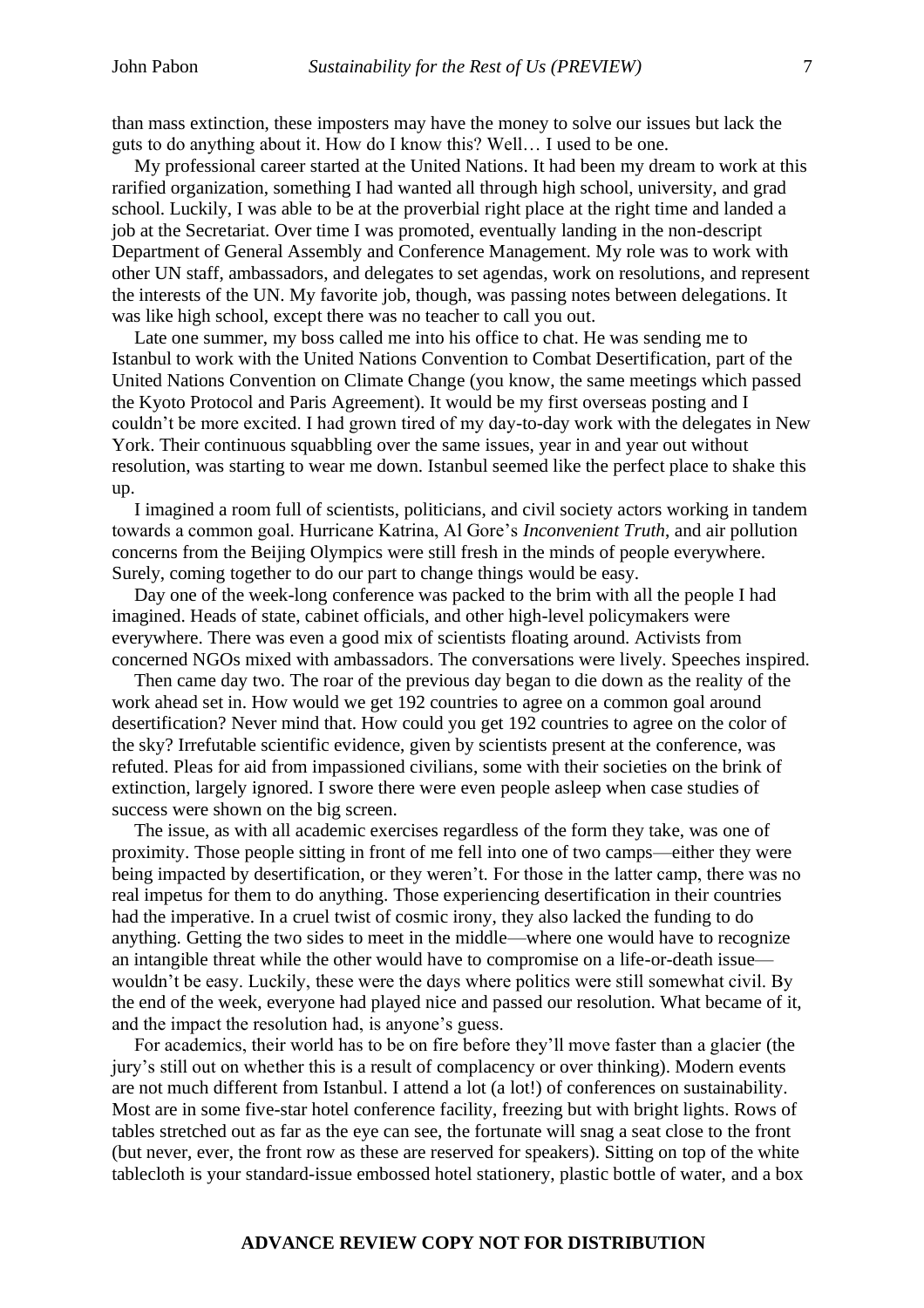of mints. With the boom of some ridiculously peppy song (my all-time favorite is the Olympic theme), your emcees command attention. The conference is ready to start.

Most conferences follow the same format: high-level speaker; keynote presenter; networking break; a panel discussion; lunch; another panel discussion; networking break; final address; drinks. You can pretty much guarantee the high-level speaker will give a glowing report of what their government or organization is doing to further whatever topic the conference is about. I can imagine a template with spaces for [conference name], [conference theme], and [generalized examples of how we're helping address the conference theme]. Someone just fills in the blanks and hands the speech to the official. It's then the official's job to present it, likely in the most mind-numbing way possible.

The keynote speaker is usually a little better, but they often play things safe. You've heard of writing at an eighth-grade reading level. These speakers present the same way. They fall back on basics, facts, and stats folks in the audience would probably already know. A conference on climate change? They'll explain what the two-degree threshold is. Human rights? Twenty minutes explaining every international convention on the subject. Maritime law? Well, you get the picture.

The real impact of the conference comes down to this next moment: the panel discussion. It's the first time that audience will be able to hear from true experts on the subject at hand. Many delegates will come armed with burning questions that, if answered, could change the world. Others are ready with their notebooks to write down pages and pages of new information. Microphones on, the panelists take their seats. Invariably, the moderator first asks them to introduce themselves. What happens? They each spend what seems like an eternity spouting their CV.

I could have read that in the conference packet.

Now, a quarter of the way through a one-hour panel, we finally get to what will hopefully be the meat-and-potatoes of the conversation. If you're lucky, questions from the moderator will be thoughtful and engaging. Some may even hit at the heart of critical issues that need to be solved or confrontational matters to be addressed. Most of the time, though, panelists are asked to recall outdated case studies or come up with solutions to hypotheticals. You'll usually have someone who doesn't understand the concept of time and decides to suck in all the airplay. Before you know it, there are five minutes left. These "ample" 300 seconds are given to the audience for Q&A.

What could we possibly accomplish in this short amount of time? In a room of 100, 200, 500 people, how is anyone going to solve anything? Your brilliant question is relegated to the pile of lost opportunities as you, frustrated, pack up to leave for lunch.

The problem here, just as it was in Istanbul, is proximity. You'll rarely see a panel with anything but educated (typically white) professionals. These types of panels even have a nickname: "pale, male, and stale." Sure, some run successful businesses. Others have a high rank. Academics, subject-matter experts, and PR hounds round out the list. What you don't often find are people directly impacted by whatever your conference is about. And that's what defines these conferences as academic exercises.

In the past, this may have been fine. But people it's time to wake up! After decades of conferences on every subject known to man, our world is still burning. In fact, it's worse than ever before. This shows just how little a panel of experts are actually accomplishing and why the conference-industrial complex is simply a way to take your money and waste your time.

Here's a question for you: Who is most disproportionately impacted by climate change?

If it was the make-up of conferences on the subject of climate change as our indicator, you'd think the educated elite living in first-world cities were most at risk. As we've seen,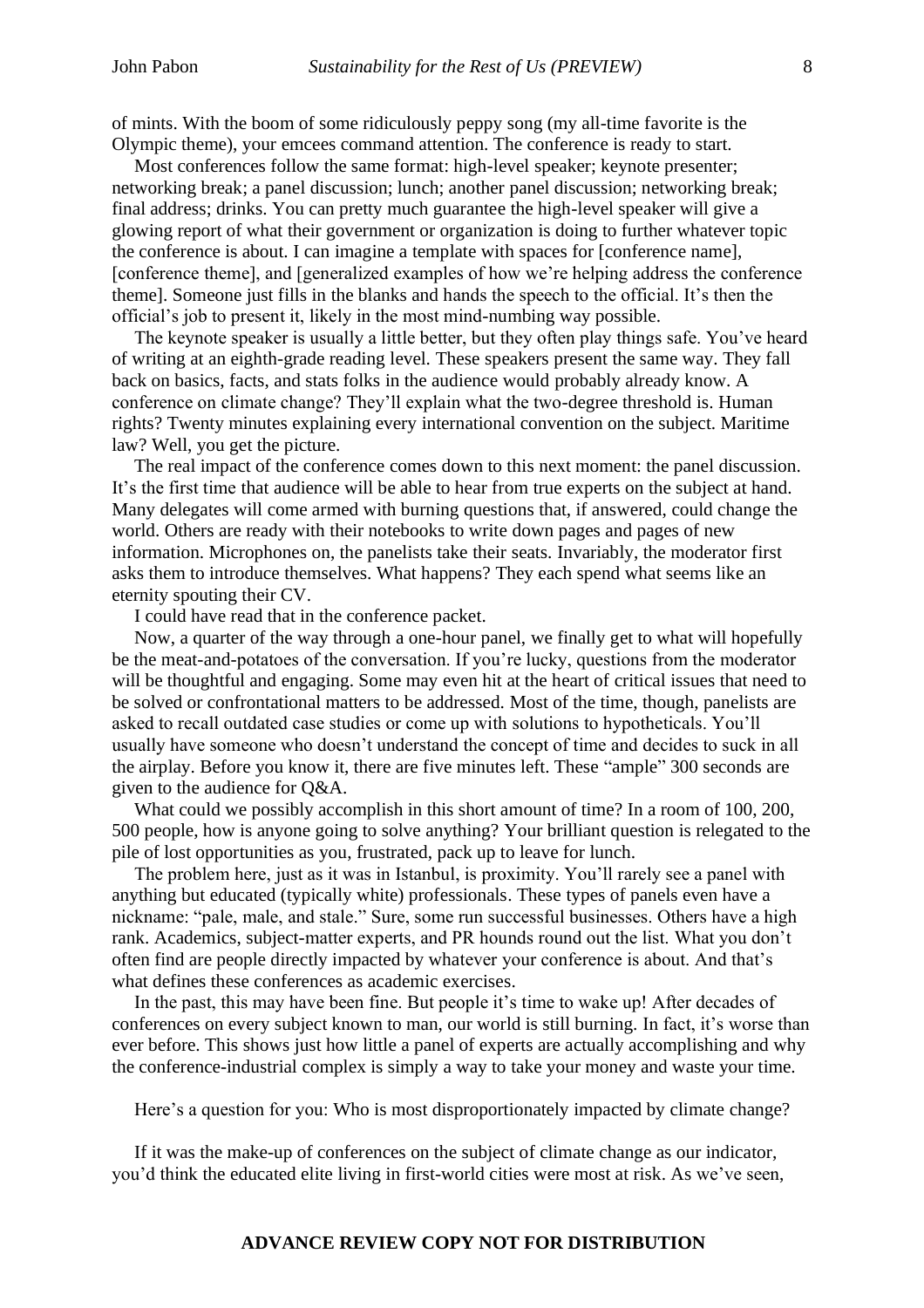however, the countries with the least ability for resilience are being impacted the most. These are also the ones least represented at these conferences. While cities like Shanghai, New York, and Rio may be inundated with rising sea levels over the next hundred years, so too are places like Dhaka. The former, given their access to infrastructure and capital, will likely be able to rebuild. Even though this is, of course, an unfortunate scenario, these places will survive. Dhaka, on the other hand, won't be so lucky.

The capital of Bangladesh, Dhaka proper is one of the most densely populated places on Earth. The greater metro area, low-lying and awash with river systems, houses over 21 million people.<sup>9</sup> Relatively poor, and with a lax regulatory environment, it has grown in recent years as a popular source of cheap labor, particularly for the fast-fashion industry. Bangladeshis from all over the country are streaming into the capital looking for employment opportunities. This is placing strain on systems already stretched thin.

One of these weak systems is the aqueduct network, which helps to alleviate the annual flooding of the city's rivers. In the rainy season, it's not uncommon for one-fifth of the country to flood. Climate change is dramatically changing weather patterns at the exact time the country can least handle them. Nearly one million people in Bangladesh have been displaced every year over the past decade due to climate-related catastrophes. Experts estimate this will rise to 13 million annually by 2050. Women and girls are particularly vulnerable to these, and other changes.<sup>10</sup>

Yet, when's the last time you saw a female factory worker from Bangladesh take the mainstage at Davos? Or better yet, a high-level conference of "experts" meeting in Dhaka? The so-called solutions for these parts of the world are being made in and developed by other countries. Never mind the fact these developed countries are a principle cause of the problems under discussion. Those with an academic mindset can hide behind this academic exercise to pass blame and shun doing the heavy lifting. And believe me, they are passing blame. They may not say it outright, but there is a sense of superiority often coming off the panelists. How come people in the developing world still live in such conditions? Why won't their governments do anything about the issues at hand? Where is the push for better working conditions and living standards? The algorithm says it should be a simple fix. Our trajectories show change should have happened by now.

I'd bet if you had someone from the developing country in question on that same panel, the discussion would be very different.

Unfortunately, the fight for a better future has become a blame game pitting us versus them. Some have forgotten, or never knew in the first place, that we're all in this together. You can blame the Government of Bangladesh all you want, but what about the influencer in Las Vegas who needs that pair of cheap jeans for their video? Both are to blame because both are part of the problem. There is no us and them.

Nothing demonstrates both the "us-versus-them" mentality and holistic nature of sustainability better than the state of recycling today. Growing up in Southern California, I knew very early on about separating all my trash. Cans in one bucket. Plastic in another. Paper in another still. Then the trash man would come and collect the waste. Did I ever question where it went? Of course not! I assumed it was going down the road to my local trash yard, where machines would keep holy the separation job I had done at home. Little did I know, it was being shipped much further away than my local junkyard. In fact, most of our trash ends up finding its way to Asia.

Fellow Shanghai ex-pat, Adam Minter, has done a great job at summarizing just how much trash ends up this side of the Pacific. His book, *Junkyard Planet*, is part exposé, part environmental call to action.<sup>11</sup> Published in 2013, Minter makes his way across Asia, following the trash trade to see where it goes. He starts with the humble Coca-Cola can, but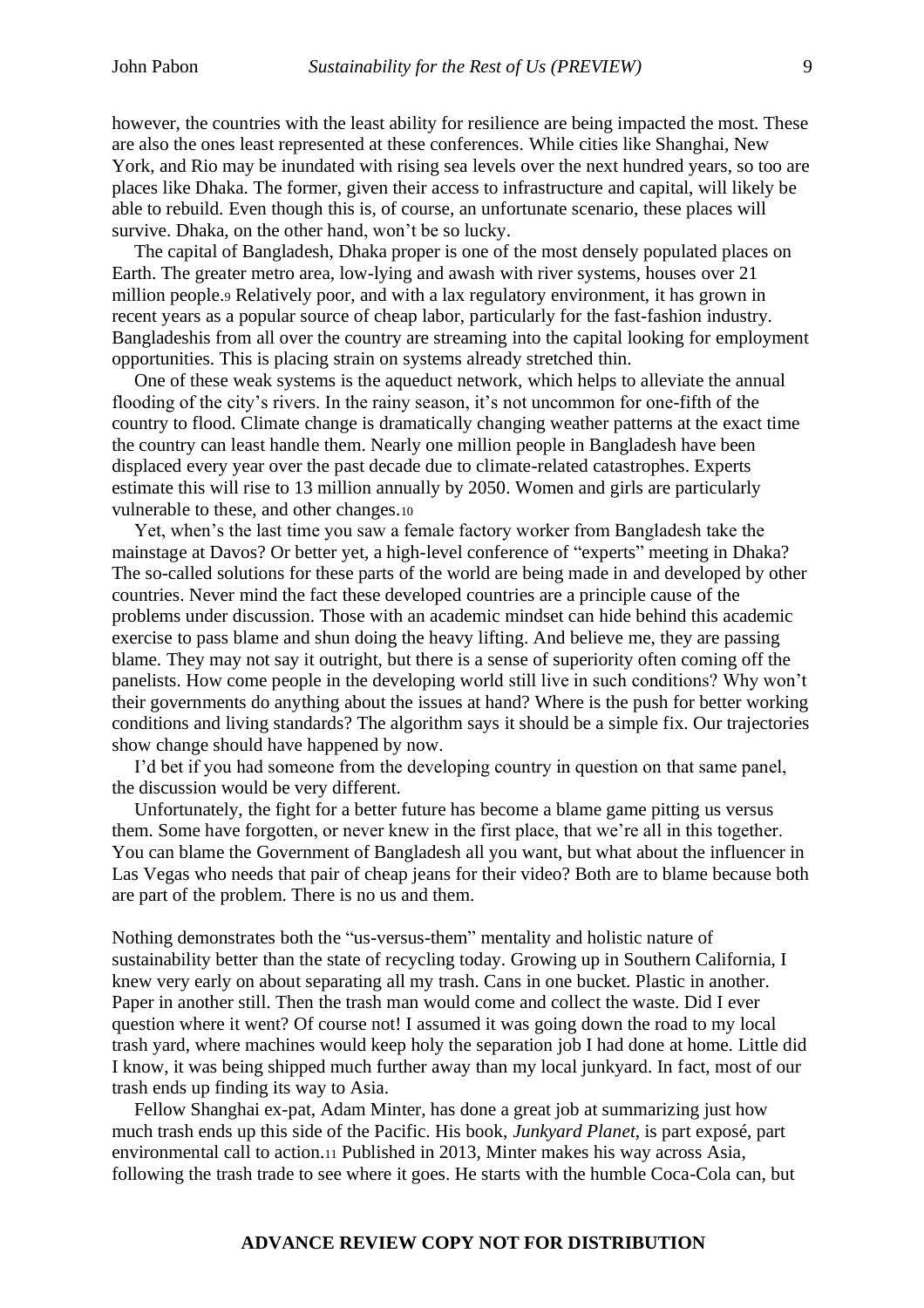eventually finds his way into everything from electronics, to cars, to all manner of scrap metal.

Most of the stuff you throw away, recycling or not, is probably loaded up onto a cargo ship and sent across to Chinese cities you've never even heard of. Experts estimate in "…the U.S. alone, nearly 4,000 shipping containers full of plastic recyclables a day had been shipped to Chinese recycling plants."<sup>12</sup> A full 70 percent of the world's plastic waste ended up somewhere in China as of 2017.<sup>13</sup> We're talking millions of tons a year. The Chinese were more than happy to buy these recyclables as they could cheaply take them apart and reuse the materials.

This approach to recycling has had an adverse impact on both the environment and the people living within trash sorting hot spots. The stuff you so diligently (or, maybe, not so diligently) separate in your suburban model home will eventually get separated further by the hands of a scrap sorter somewhere in Asia. Minter recalls his first trip to Foshan, one of China's centers for the scrap trade.

Meanwhile, over in the farthest corner of the yard, the flicker of flames might send black smoke into the not-quite-as-dark night. The smell would be noxious (and, depending on the wire, dioxin-laced), but the goal would be anything but: profit. Wires too small to run through the stripping machines were a favorite item to burn, but anything would do if copper demand was strong; in the morning, the copper could be swept out of the ashes. One night, I recall clearly, I saw a row of a half dozen electrical transformers—the big cylinders that hang on power lines and regulate the power—smoking into the night. When I realized what they were, I backed off: older transformers contain highly toxic PCBs. But nobody seemed to mention that to the workers who, through the evening, poked at the flames. I didn't like it, but there's not much to be said when you're standing in the middle of a scrapyard in a village you've never heard of in a province you've just barely heard of, as the guest of somebody you've just met.<sup>14</sup>

This was the status quo for many years, a US\$200 billion boat that nobody would dream of rocking. China produces stuff the west thinks it needs. People in the west consume these goods, usually disposing of them well before their use-by date. Then, the bits and bobs of these goods were loaded up and sent back to China on the same ships which brought them over. Far out of sight, people at the bottom of the economic pyramid would take your trash, risk their lives handling it, in the hopes of making enough to buy dinner. Yet, most people scrolling comfortably through their iPhone would have no idea any of this was going on.

Well, China certainly did, and it finally felt it was time to rock that boat.

In 2018, the Government put into effect a national ban on the import of foreign trash including recyclables. That meant, overnight, all the trash usually shipped out of places like the United States had nowhere to go. Many communities then turned to other, less developed, countries in the region like Malaysia. Following China's lead, Malaysia then closed the door. Now, all of a sudden, this us-versus-them mentality really started to bare its teeth. Headlines around the developed world vilified China for daring to do such a thing. Commentaries lamented the collapse of recycling programs throughout the US. The University of Georgia went as far as putting a number to China's dastardly deed. By 2030, 111 million metric tons of trash from around the world would have nowhere to go, all thanks to China.<sup>15</sup>

But wait. I thought we wanted China to clean up its act. Wasn't the global west of the view that the world's biggest polluter wasn't doing its fair share for the planet? Now that China finally put its hand up to be a better global citizen, in one of the biggest ways possible, why were we raking them over the coals?

Oh, I get it. It's all very well and good when someone else is cleaning up our messes. But when we're forced to take a hard look in the mirror, we don't actually like what we see. From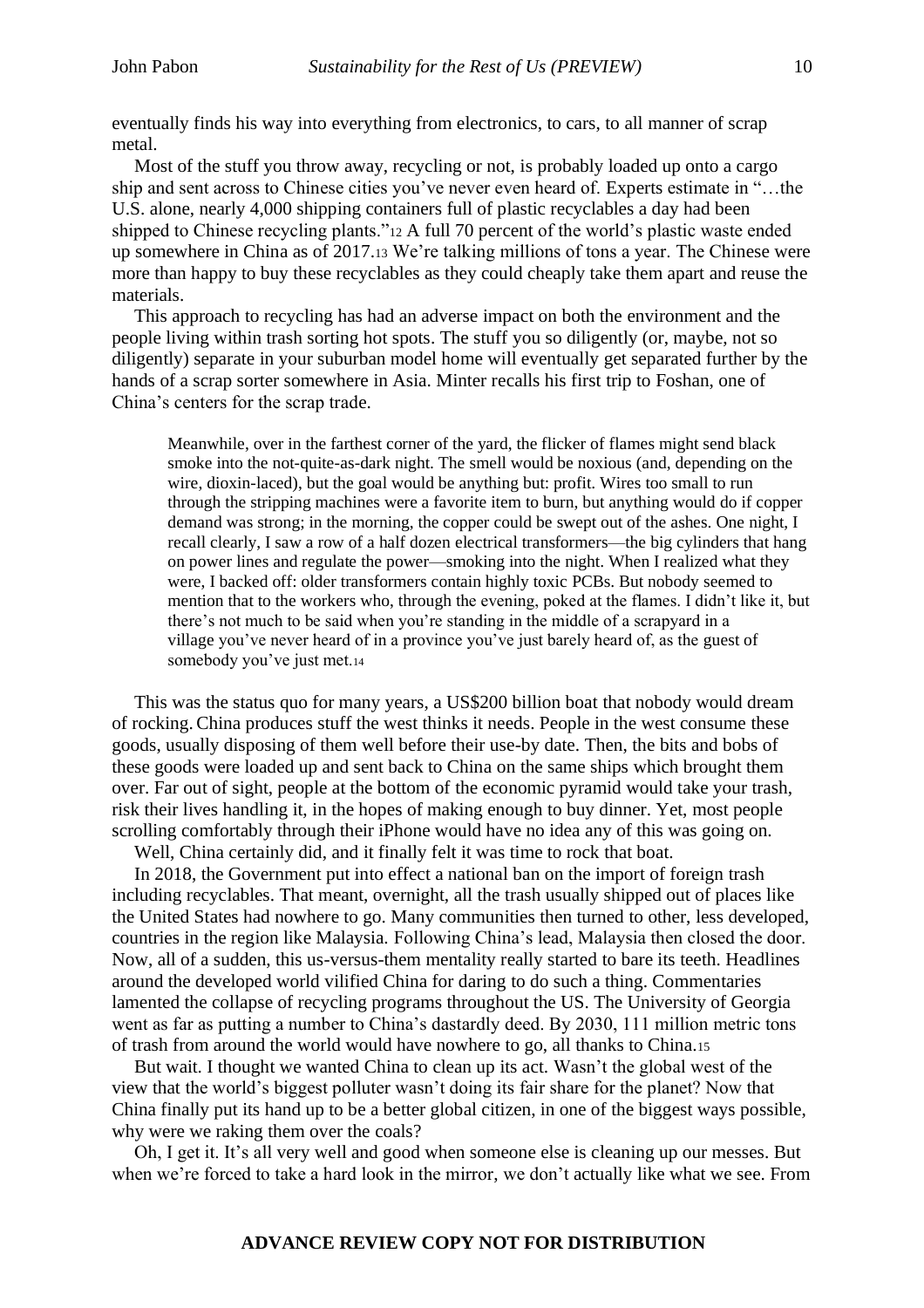our us-versus-them mentality, we're finally made to see, as I said before, it's really just us. This big planet of ours is pretty small when you think about it. Everything exists in an ecosystem of cause and effect, balance and imbalance. Not knowing what's going on on the other side of the world doesn't excuse you from repercussions to your actions. Eventually, the scales will even out.

And that brings us back to the Meths from *Altered Carbon*. For what must have been generations, these futuristic people quite literally lived the high life. Their sky-high mansions and access to infinite sources of sleeves, as well as not having to worry about the destruction of their stacks, gave them an abject sense of superiority over the rabble below. Politicians and the well-heeled of this society made laws reflecting their reality, but ultimately impacting the rest of humanity. The disconnect between the haves and have nots is as glaring as Marie Antoinette's infamous declaration centuries ago.

Spoiler alert! Eventually, the Meths push their luck just a little too far. As could be expected by anyone watching (except the people in the show, of course), the citizenry rose and declared war on their overlords. I'll spare you the details in case you want to watch the show yourself. Suffice to say things don't end well.

This is the same path we now find ourselves on. Those on one side of society sit about and elicit truths that don't apply to the other side. Except in this world, the real world, we're all living on the same rock. Unless some alien species comes down tomorrow and give us the cure for what ails us, we've got to get off our pedestals and work together.

The more we turn to academics and intellectuals to handle the issues surrounding sustainability, the more we will become embedded in our own echo chambers. This isn't to say academic solutions aren't good solutions: they certainly are. But they have their place. When it comes to the negative impact of things like climate change on real people, it's going to take a lot more than a UN resolution, talking head, or another conference to help them.

## **Vilified or Vaulted?**

There's one more group of dicks I want to talk about, and this shouldn't really come as a shocker. For years, the environmental do-gooders have campaigned hard to get us to hate this group. Many have grown to become poster children for all that's wrong in the world. That's right, we're talking about the evil, polluting, greedy businesses in the corporate sector whose only desire is to turn the world into a shriveled mess. They've certainly done a hell of a lot to make things a lot worse for all of us. You have colossal disasters like the BP Deepwater Horizon oil spill which continues to negatively impact life in the Gulf of Mexico a decade after it occurred. Then there's the tobacco industry which accounts for one in five deaths in the United States each year, not to mention over 7 million annual deaths worldwide. Goldman Sachs, The Gap, Nestle, Koch Industries, Wellpoint, and others all find the ire of many an environmental organization for their mistreatment of our natural resources, human labor, and humanity.<sup>16</sup>

Up until recently, these private-sector corporations had been given carte blanche to do pretty much whatever they wanted in the name of progress. Yet, over the past decade or so there have been much stronger regulations in place to foster an environment of transparency. Sustainability reports, some the size of the Bible itself, are the new way to show you're a good corporate citizen. Never mind most of these are full of confusing statistics that don't add up to too much. You'll drown in data before you're ever able to decipher what the hell it all means. This is what we call greenwashing—making it look like you're doing your part for the Earth when, in reality, you're probably not as good as you say you are. This free reign is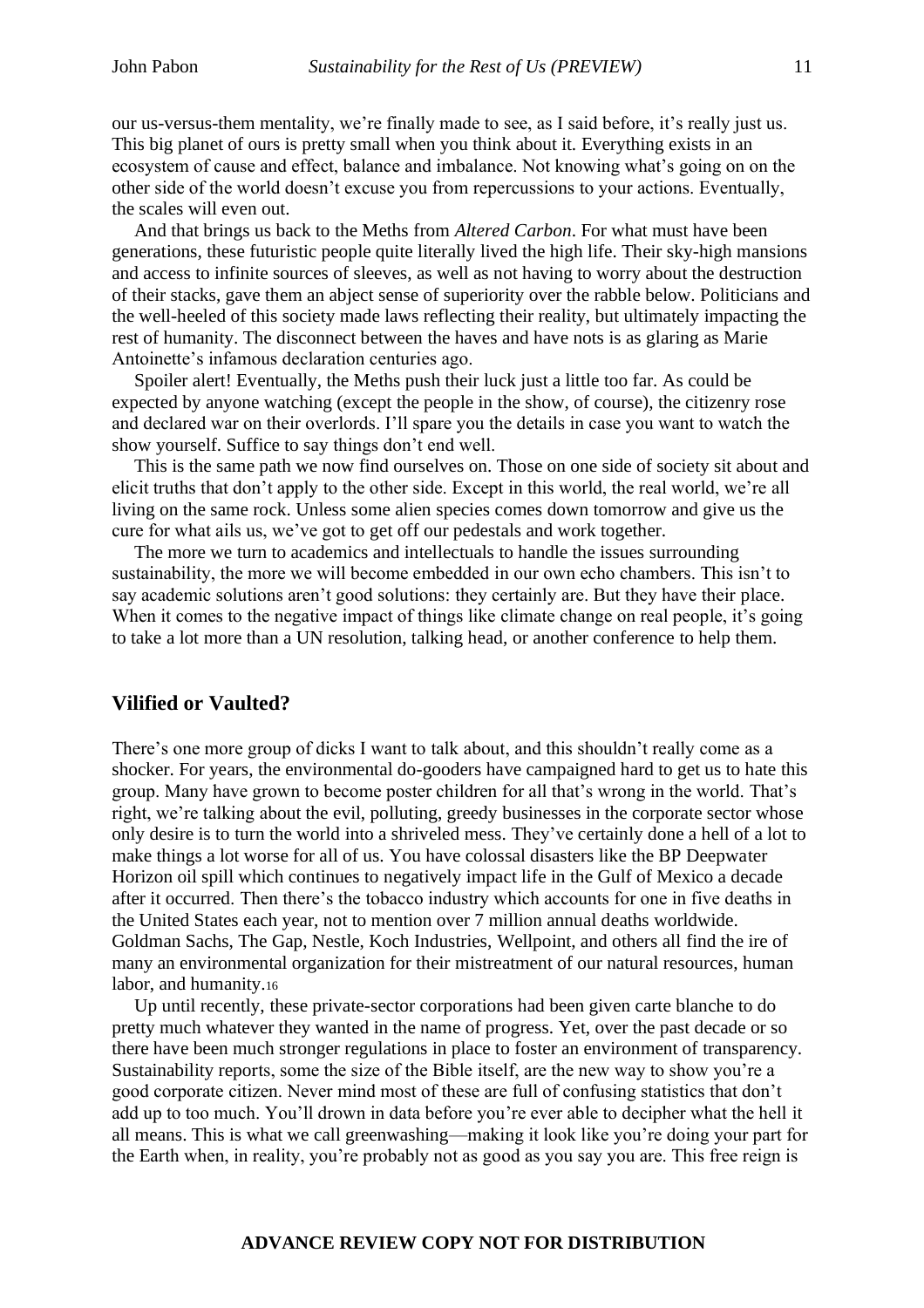still alive and well in the developing world where old habits die hard. Corporations in places like India, China, and Brazil are likely not doing as much as they could to be good citizens.

What might really create some cognitive dissonance for you, though, is something I've essentially banked my entire career on. For all the bad apples out there (and, believe me, they're a dime a dozen), there are an equal number of companies we should look to as exemplars of good. Instead of vilifying all these corporate actors, we should instead be saluting and working with these good ones to make the world a better place. Rather than putting them on watch lists, we need to come together, hand-in-hand, towards a brighter tomorrow. I can already hear the groans now. But, wait! Before you throw this book across the room and start yelling at me for wasting your time and money, hear me out.

On the surface, those in the private sector have seemingly done a terrible job of being stewards of the environment and humanity. It seems like we've never evolved out of the Industrial Revolution. You'd imagine the inside of a factory at, say, Walmart to look like something from a Jacob Riis novel.<sup>17</sup> And I wouldn't blame you. The only side of the story most people have ever been exposed to is the bad one. Terrible treatment of workers—to the point of suicide—happening at Foxconn factories across China. The 2013 Rana Plaza disaster, where a garment factory used by such high fashion labels such as The Gap, Gucci, and Mango collapsed in Dhaka and killed over 1,110 workers. Drill baby drill would be a more appropriate slogan for the Adani corporation, which is currently digging the largest coal mine in Australia's history. The Carmichael Mine will, among a host of other things, annually allow 520 more coal ships to travel through the Great Barrier Reef, gain access to 270 billion liters of groundwater in the country's arid north, and add 4.7 billion tons of carbon pollution to the atmosphere.<sup>18</sup> Of course, I'm not trying to excuse any of these terrible truths. They've happened, and continue to happen, all over the globe.

There are thousands of corporations, though, making up for what these other companies lack. According to the 2010 US Census data, 18,500 American companies were operating with 500 or more people.<sup>19</sup> In other words, companies large enough to have an impact one way or the other at scale. Surely all of these companies can't be bad. On a scale from reforesting the Amazon to clubbing baby seals, I'd guess most fall somewhere towards the Brazilian side of the spectrum.

What I am advocating for is a deeper understanding of not just the operations of the private sector, but the depth and scope of what they can bring to the conversation. That's because the private sector, more than any other group of actors, has the capacity, resources, and economies-of-scale to tackle some of our most pressing issues. When used for bad they can do serious damage. But when put in the right hands and for the right purposes, amazing things can happen.

One of my favorite examples comes from the company most people, at least in the United States, pretend to hate the most. That company? Walmart. For years, do-gooders have fought against Walmart and its hegemonic family for their treatment of workers both Stateside and overseas. They cite Walmart's propensity to purposely squash mom-and-pop stores worldwide in their quest for dominance. The company also has a track record of employing people who are undereducated and therefore supposedly only entitled to extremely low wages, no healthcare, and certainly no job security. This is all meant to keep prices low and profits high. I'm sure you know, though, making cheap products doesn't come cheap at all.

If you want those rock-bottom prices you've got to watch your bottom line. While grinding down wages of American employees might do a bit to keep their costs low, it's really on the production side where things happen. Although Walmart has long prided itself on American-made goods, it's an open secret most of their products are produced outside the United States. A lot of this happens in China, where factories buzz along at breakneck speed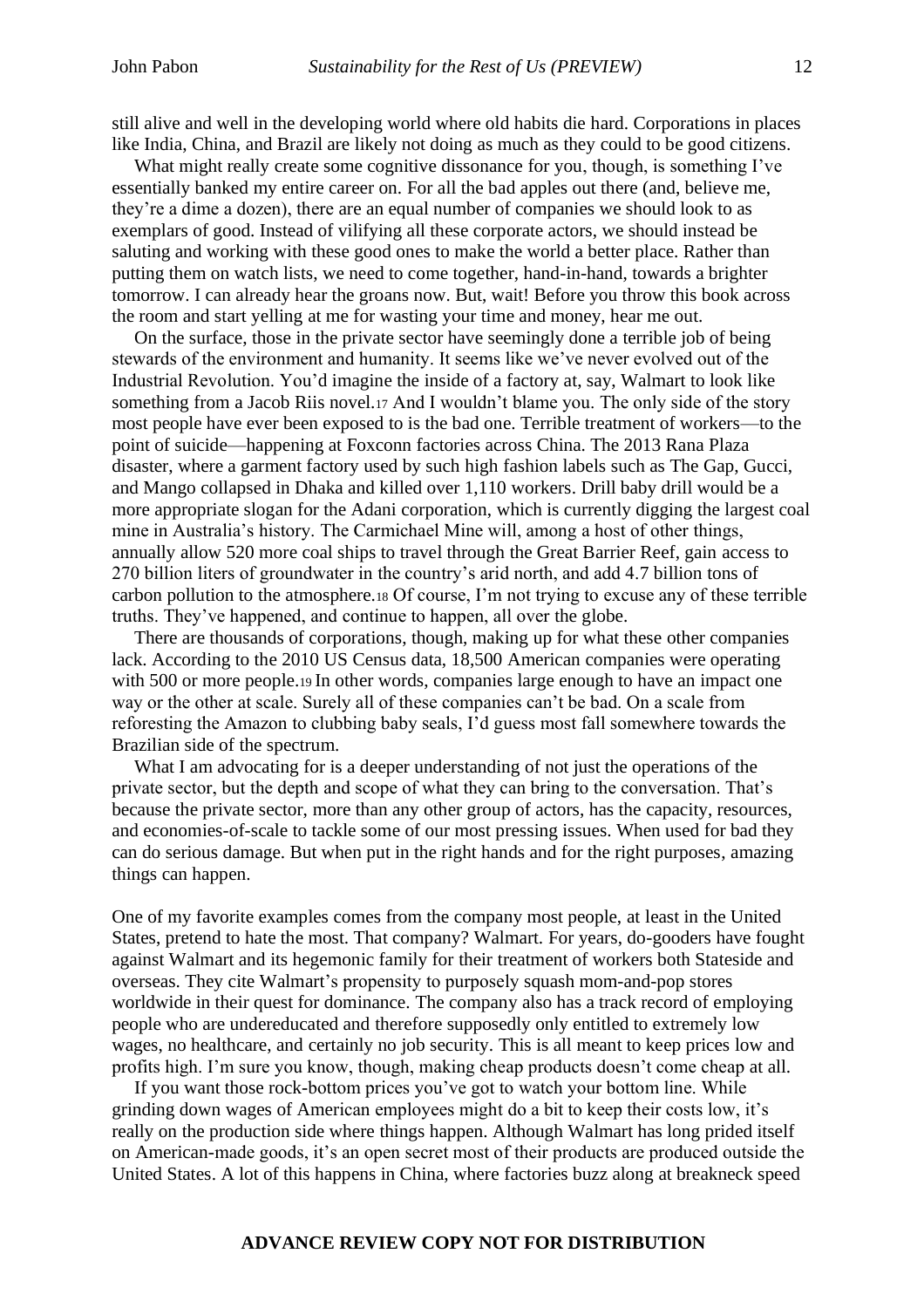to produce those products you think you need to have. Nobody in Omaha or Dallas wants to question how Walmart's able to produce so much, so cheaply. They just go about their daily business as if it all makes perfect economic sense.

Again, there is plenty of blame to pass around. Walmart, as a corporate operator and top of the Fortune rankings, certainly doesn't have its hands clean. We already mentioned their use of the Rana garment factory, underpayment of wages, and piss-poor store working conditions. But, let's take a trip to the southern Chinese city of Shenzhen, just across the border with Hong Kong. It's here that Walmart's China headquarters is based, and where most of the operations for its nearly 100 China mainland factories happens. It's quite the operation, too. There are thousands of staff making sure things are streamlined, but more importantly there are no hiccoughs. If something goes wrong with operations here, you might not get that treasured Barbie Doll in time for Christmas.

This isn't a story about how good Walmart's operations are. Obviously, they know what they're doing or they wouldn't be the largest company in the world. This is a story about the conditions their factory workers live under, in their tens of thousands. Take a minute and close your eyes. When I mention factory conditions in China, what do you imagine? Tired workers huddled in cold rooms, at risk of a missing hand if they doze off next to a machine? Dormitories with no air conditioning in the middle of summer, disease rampant, and food inedible? Automated machines buzzing quietly while specialized technicians keep things rolling along in near hospital-like conditions?

Wait, what?

One of these things is certainly not like the other. If you had to guess which the correct scenario is, you'd best place your money on option three. The level of automation going on in China is astounding. Each time I go into a factory I'm always amazed at how safe and technologically advanced the conditions are. Most of the time people are only used to program instructions into machines. Of course, there are still plenty of things done by hand but these are hardly the black market labor conditions you'd be likely to think of. Factories are safe, clean, and monitored or audited ad nauseam.

A big, evil company like Walmart would probably just lay off thousands of factory workers and put machines in their place, right? Wrong. Companies like Walmart are taking this once-in-a-lifetime opportunity not to replace workers with machines but to upskill workers for future employment opportunities. They are looking far into the future where China is no longer the world's factory, but instead the world's premier service provider. To get a sense of the scale of this undertaking, let's look at one of Walmart China's signature programs—the Women in Factories Program. As a consultant with BSR, I had the opportunity to work on this project, one which had great impact on workers.

The basic premise of the program was to help upskill female workers across Walmart's China-based factories. It would cover topics such as on-the-job training, business and management skills, communications, and the like. The program would also cover more of the soft skills needed to be a good worker: family planning; personal finance; health, and wellness. These were all areas most women in China just didn't learn in school. Over the eight or nine years of compulsory education in China, there is little time to teach things like personal hygiene. In a country where abortion is still considered a legitimate form of birth control, teachers don't help students understand why this is a bad idea. Touchy cultural taboo subjects such as these are hardly ever talked about by people, much less by the government.

And, that's where Walmart and other corporations fit in. They aren't under the guise of the government so have much more leeway when it comes to defining what business skills employees need. That keeps the government off their backs and the programs rolling along.

From a business perspective, what's the rationale for all of this? How can a company justify helping out their workers, especially when it seems on the surface to be a huge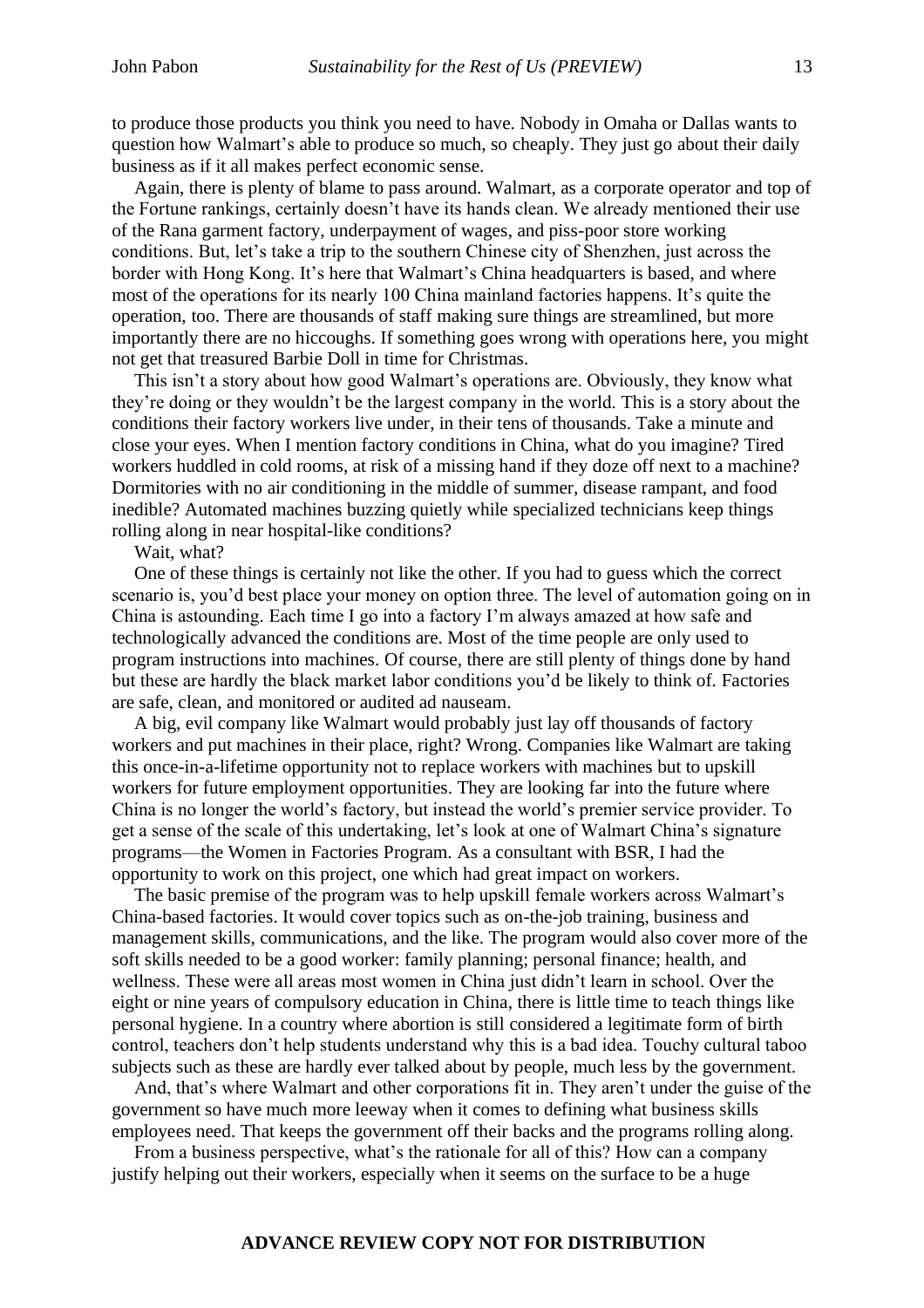expenditure? Sure, it might make Walmart executives feel (and look) good to be helping out. As with anything related to sustainability and business, though, there has to be an economic imperative for change to happen. In short, how can we still make money?

Take the abortion topic, for example. When workers get abortions, they are often out sick for several days afterward. If a worker comes to realize there are other forms of contraception, and in turn get fewer abortions, then they are going to show up to work more often. This leads to lower absenteeism, especially when calculated across an entire factory. Not only that, but these women are likely to be happier psychologically and thus less stressed. When you're happier, you're more productive. Lower absenteeism, higher productivity, and the bonus of greater appreciation for the company mean you are going to get more work out of each worker. This means more money for the factory and Walmart. A true win-win scenario. How much of a win-win?

If you're thinking it was small potatoes, think again. Over three-years, nearly 100,000 women across 60 major Chinese factories participated in the program. That's 100,000 lives changed directly and countless hundreds of thousands more indirectly. This is the type of scale most governments, and certainly most NGOs, just can't muster. That's the power of the private sector when used as a force for good. The impact on the participants is so much more than just learning hard skills. More than 70 percent of employees said the program helped them adapt better to, and solve problems in, their personal lives and at work. A full 80 percent of factory trainers said their self-confidence and communication skills improved.<sup>20</sup> That's real impact from a company that is supposed to be Satan incarnate.

It's not just Walmart, either. There are far more prolific programs in the fast-moving consumer goods sector positively impacting the lives of workers around the world. The Gap's P.A.C.E. program, The HER Project sponsored by corporations like Disney, HP, and Levi's, and Plan W from Diageo are all making a difference for millions of workers in the developing world. Some have been going on for a decade or more, operating seemingly under the radar from consumers where these products are sold. Few outside the circle of those impacted would even know such programs exist. Imagine how much more impactful these programs can be if more people knew about, and supported them? What would happen if you were able to make your purchase decision based on having this new information? How could things change? Nobody is asking you to spend more at the register to fund this stuff. It's already happening. But as long as certain groups keep vilifying the corporations doing good, how is the average consumer supposed to know any better? Even worse, how are we supposed to keep these impactful programs going if people are being put off by shopping at these places?

To bring all this together, let's think back through our three lacrosse-bro groups. We've talked about those in the non-governmental space who are as cutthroat as anyone in trying to survive, particularly when it comes to finances, regardless of the adverse impact this is having. Then, we have those who live life through an academic lens. Gray-bearded, holierthan-thou scholars, diplomats, and talking heads do a disservice to any cause because most of them are far removed from the causes themselves. Lastly, we looked at the corporate sector who are fighting a never-ending image battle between being the good guys but looking like the most despicable group of the bunch.

What these segments all have in common is they have created little fiefdoms from which they operate. We saw this a bit when we discussed the NGO world and how they've carved out nooks and crannies they work from. Greenies, especially the more militant of the group, gather in cliques and shun outsiders. They make the idea of saving the world a nearimpossible task, only open to those who would reject modern life and live on a kibbutz.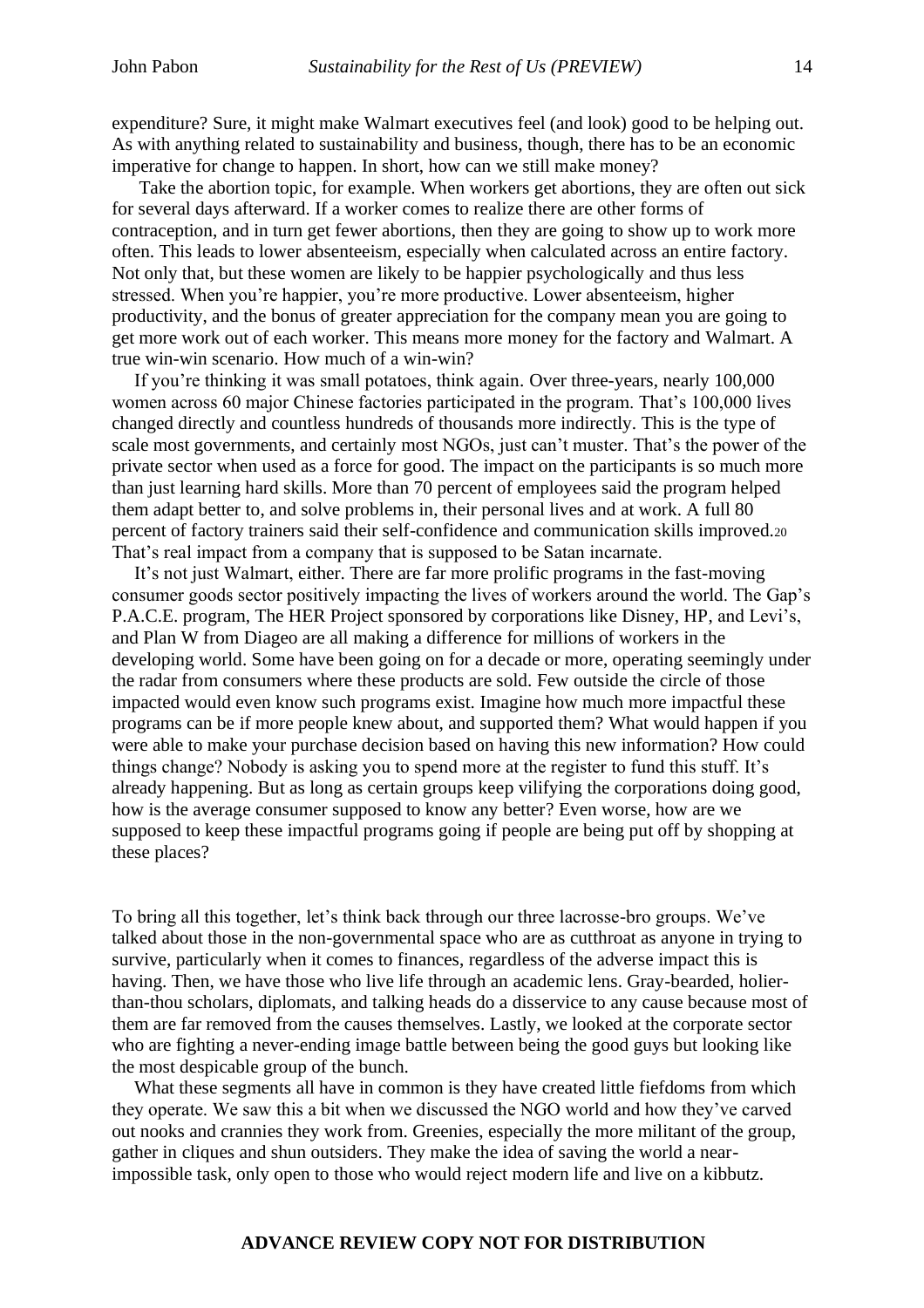The academics, too, do this by choice. They'd rather stay in their ivory tower than get their hands dirty doing the hard yards. Academics keep pushing their white papers, panel discussions, and recommendations in our face, even though most of us have stopped listening. We've stopped listening because very few of their so-called expert conclusions make any sense or are having much impact.

Corporations, on the other hand, operate in fiefdoms because they've been forced to by external parties, such as environmentalists. These are controlled operations that we're exposed to every day but have become blind to as well. While many are still colossal dicks, there's a campaign amongst a not-so-insignificant number to change this image. So, who's the bigger dick here: them for not doing more, or us for not paying attention?

It's not only these groups walking around in their own little siloed worlds. There are probably dozens of other groups out there as well. The reason it's easy to sparse them out is that they've done it to themselves. This process of self-ostracization immediately pits one group against another. It's become so rash some have even taken to guilt-tripping those on the outside. I'm sorry, but your viewpoint doesn't mean you get to be a dick to others.

For the sake of brevity, I'll introduce just a few examples. How about the vegans, organic mommies, and non-GMO campaigners who have turned eating into a balancing act from Cirque du Soleil? Have you ever actually tried to go out to dinner with them? What's worse is they want everything else to bend to their will, not a very inclusive mindset if you ask me. Oh… you don't want to live off the grid? Then you're just a corporate pawn and sell out. Ew… you drive an F150 and not a Prius? You can't sit with us. Instead of taking the time to explain, educate, and encourage, some would rather pit them-versus-us.

I'd like to remind you all: stop being dicks to each other. All this does is put a bad taste in peoples' mouths about the good work you're doing day in and day out. Instead, work together with inclusiveness. If someone doesn't understand what it means to be a vegan, the last thing you should do is roll your eyes. When they don't get why you refuse to wash your hair with shampoo or brush your teeth with toothpaste, explain why (from a distance). Work at a corporation and tired of having tomatoes thrown at you? Take a second to talk to the person through open and honest dialogue. Until we all come to the table as one, we're not going to do much more than what we've already accomplished.

It's not like I'm asking for the world here. History is full of examples where working together, even in the strangest or most dire of situations, led to results no one could have imagined. Think about the brave warriors during the ancient Battle of Thermopylae.<sup>21</sup> Glorified in the 2006 movie *300*,<sup>22</sup> this is a battle all students of military strategy or politics have to learn. In essence, Thermopylae is one of history's greatest last stands. The ancient Spartans, under King Leonidas, were waging battle against King Xerxes of Persia. If the historical accounts are to be believed, the Spartans were outnumbered 508 to 1. Not the best odds in the world. Still, they pulled a rabbit out of their little Greek hats harnessing ingenuity over brute strength. Thermopylae (in Greek, the Hot Gates) was a narrow coastal pass critical for the Persians to access and move through. Acting like a funnel, the pass essentially limited the number of Persians on the front lines at any one time. This gave the Spartans much better odds, balancing out the forces on both sides. We're not sure if the plan would have been entirely successful because a Greek traitor decided to tell the Persians what was up. As it stands, we do know the Spartans were able to hold off the pass for a good three days against one of the largest armies the ancient world had ever known. Sure, they lost. But they did an impressive job decimating what they could on the way out.

Okay, how about a more positive example? Consider the group of courageous soldiers during the siege at Dunkirk.<sup>23</sup> One of the first salvos of World War Two, Dunkirk is a good example of collaboration and humanity amid the hell of war. To make a long story short, we have the Germans advancing throughout France, the Netherlands, and Belgium. Allied forces